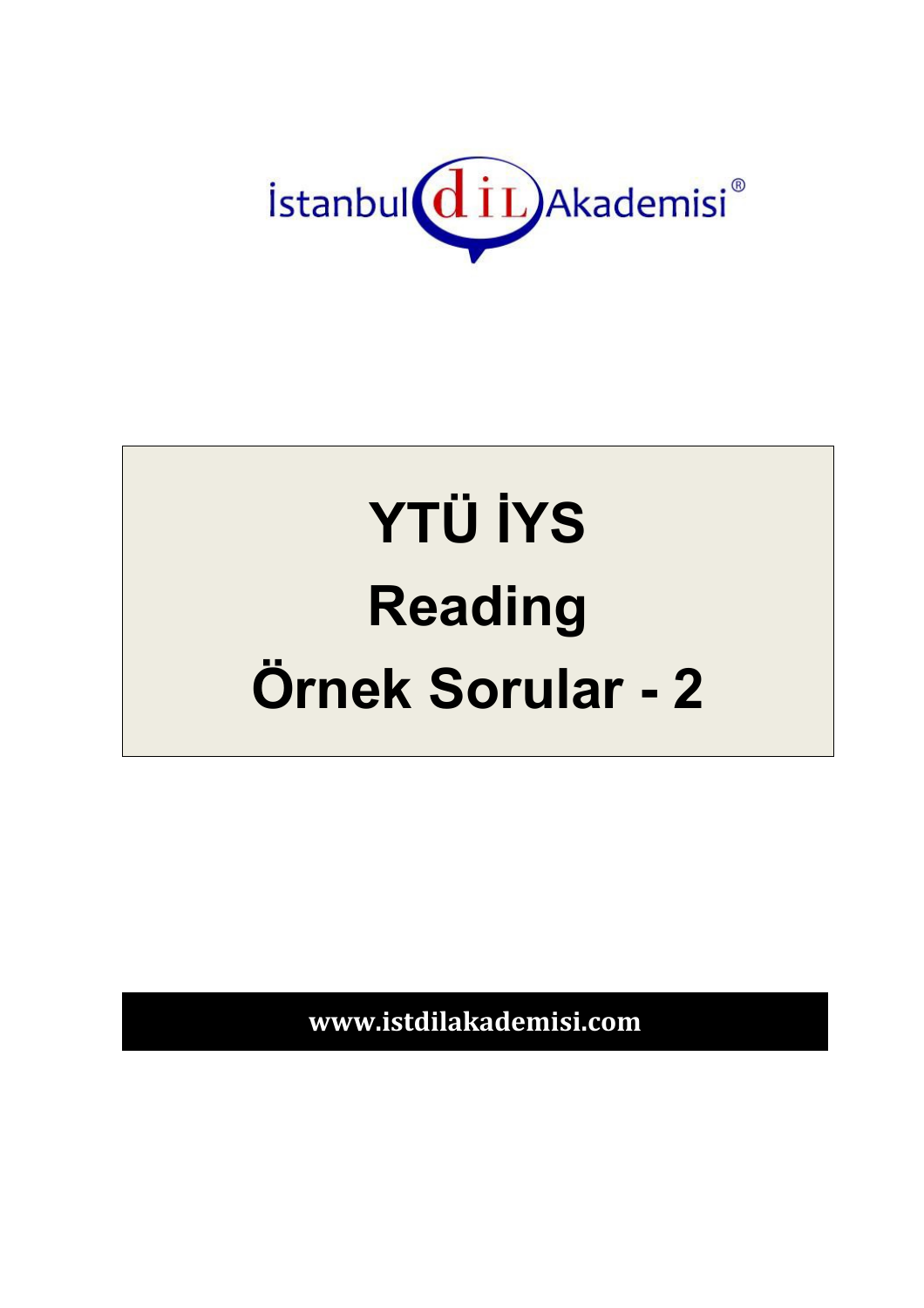## İSTANBUL DİL AKADEMİSİ YTÜ İYS READING ÖRNEK SORULAR

#### **THE TWO VEGETABLE NATIVE TO AMERICA**

1 Tomatoes are probably the most popular garden vegetable grown in the United States. This can be attributed to their unique flavor, attractiveness, richness as a source of vitamins C and A, and **versatility** as a food. The popularity of peppers as a garden plant can be attributed to the same factors, although they are usually not consumed in large enough quantities to make them an important nutritional factor in the diet.



2 The cultivated tomato originated in the Andes mountains of South America. It was introduced to other areas of the world by Indians and European

travelers. Its seeds were taken to Europe, where a superstition soon arose that the tomato stimulated love. Because of this, the tomato was called the "love apple". The first report of the tomato in North America was in 1710, where it was grown primarily as an ornamental plant. Early colonists brought the seeds to Virginia and grew tomatoes in flower gardens.

- 3 Tomatoes, actually a fruit that is used as a vegetable, began gaining wide acceptance as a food plant in the United States between 1820 and 1850. Modern plant growers have done much to improve the tomato and add to its usefulness. **Its** yields have been doubled, and varieties with larger, smoother, more even shapes and meatier pulps have been developed. The tomato is the leading crop canned in the United States today.
- 4 Peppers are also **native** to America and were grown by American Indian tribes in both North and South America over 2,000 years ago. The small red hot peppers were discovered by Columbus in the West Indies and introduced into Europe, where they became popular before gaining widespread acceptance in the United States. Peppers became one of the first New World foods used commercially in Europe. Botanists class the fruit of the bush-type garden pepper as a berry. Although most varieties of peppers produce red fruits (which are green in their immature stage), there are



some yellow-fruited varieties, and peppers are of both mild and pungent types. Peppers enjoy warm climates, and young plants can be injured by frosts. Seasonings such as paprika and chili powder and food products such as canned pimentos are commercial uses of garden peppers that are grown in the United States today.

5 The familiar spice black pepper known in households throughout the world is the product of a trailing or climbing shrub grown in Indonesia and other hot countries. The islands of Java and Madura furnish most of the black pepper used in American homes. The United States buys almost 25,000 tons of **this spice** annually.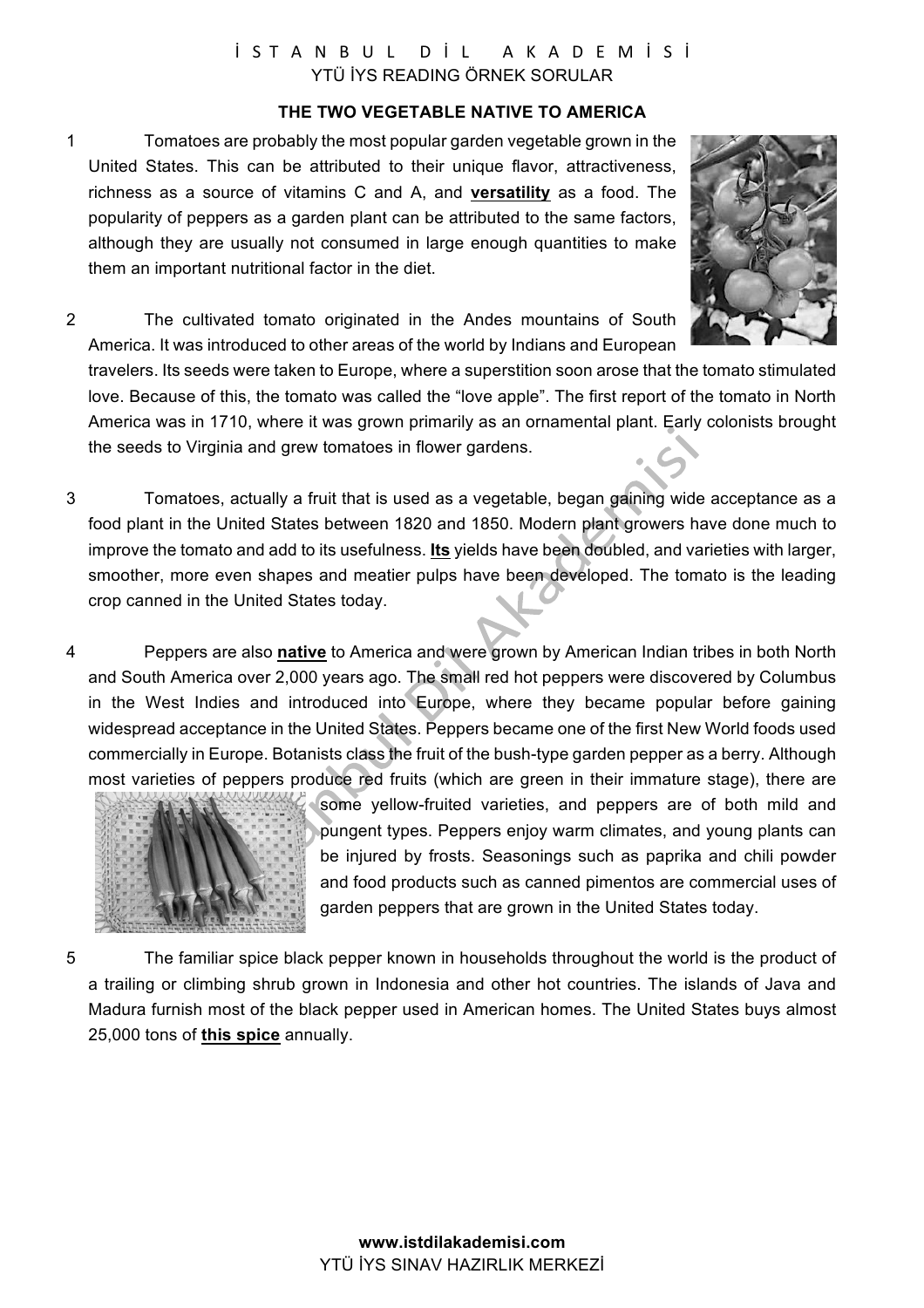İSTANBUL DİL AKADEMİSİ YTÜ İYS READING ÖRNEK SORULAR

- **1.** The topic of the text is -----.
- A) food discoveries of early Europeans
- B) the nutritional value of garden vegetables
- C) tomatoes and peppers
- D) why tomatoes are more popular than peppers

**2.** The word "**versatility**" in paragraph 1 is closest in meaning to -----.

- A) economic value
- B) range of uses
- C) tastiness
- D) marketability

**3.** Why are peppers not an important nutritional factor in a diet according to paragraph 1?

- A) People don't eat enough of them
- B) They lack the necessary vitamins
- C) They are less tasty than tomatoes
- D) Peppers are found in tropical climates

**4.** It can be inferred from paragraph 2 that the tomatoes were first used in North America -----.

- A) for food
- B) as decoration
- C) in place of pepper
- D) or nutritional purposes

**5.** It is stated in paragraph 2 that the tomato was called the "love apple" because -----.

- A) its fruit was heart-shaped
- B) it supposedly aroused affectionate feeling
- C) people liked to eat it
- D) t is beautiful look at

**6.** The word "**its**" in paragraph 3 could best be replaced by -----.

- A) a food plant' B) a fruit's C) tomato's D) plant grower's
- **7.** The word "**native**" in paragraph 4 is closest in meaning -----.
- A) indigenous B) legendary C) colorful D) located
- **8.** All of the following can be inferred from the text about peppers EXCEPT -----.
- A) peppers became popular in the united states later than in Europe
- B) peppers were bought and sold in Europe
- C) red peppers are high spiced
- D) peppers originated fairly recently in North and South America
- **9.** The phrase "**this spice**" in paragraph 5 refers to -----.
- A) paprika
- B) chili powder
- C) pepper berries
- D) black pepper